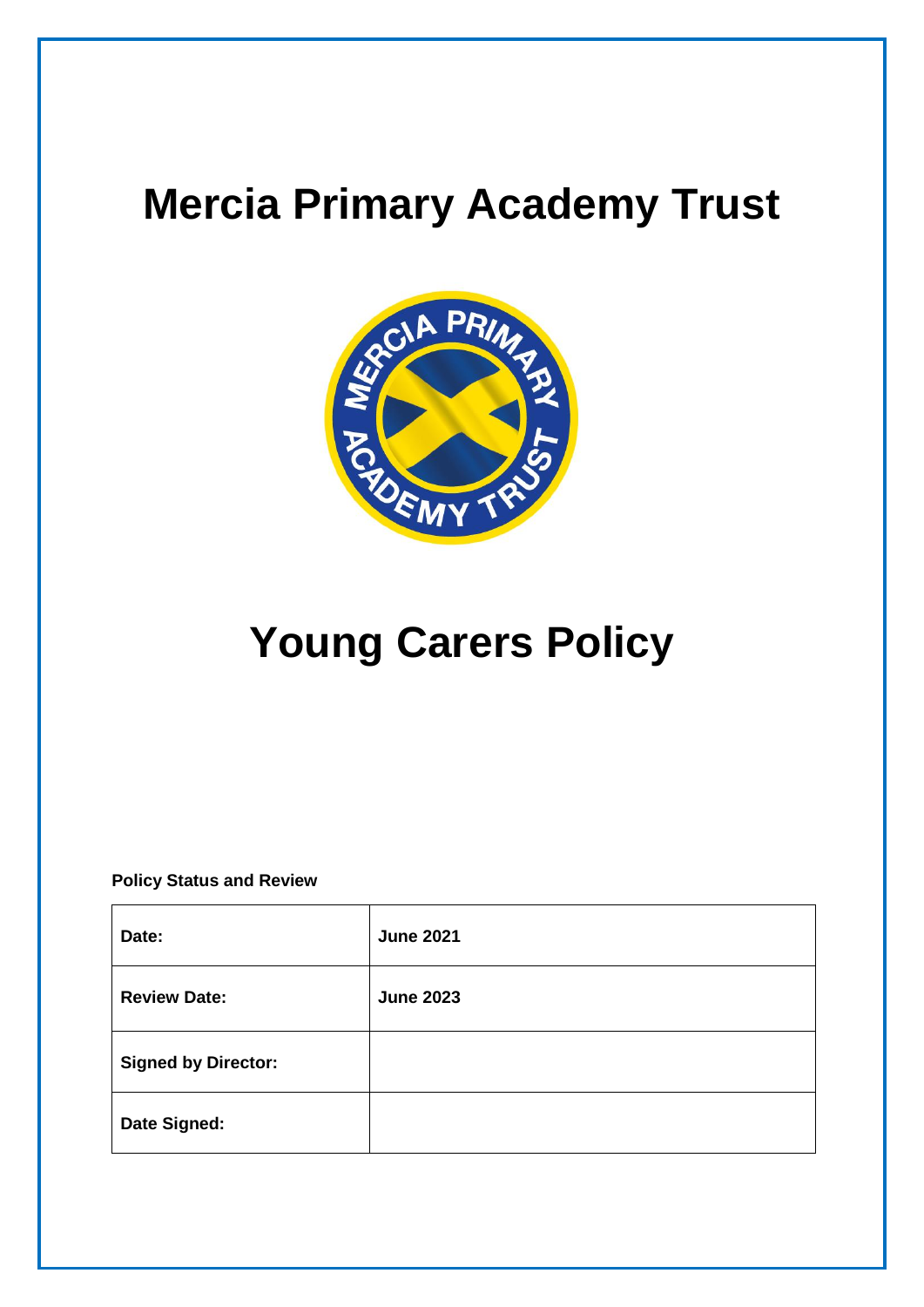## **Background**

The definition of a Young Carer is as defined in section 96 of the Children and Families Act 2014 … a person under 18 who provides or intends to provide care for another person (of any age, except where that care is provided for payment, pursuant to a contract or as voluntary work). This relates to care for any family member who is physically or mentally ill, disabled or misuses substances.

We recognise that helping around the home is a normal part of growing up for many children, however, we are aware that young carers regularly carry out tasks and assume a level of responsibility, which is often inappropriate to their age.

Young Carers are a vulnerable and disadvantaged group, who often experience difficulties in their education. They can struggle to attend school and struggle to make good progress in school. They can experience bullying because of their caring role, may struggle building relationships, and they may have few friendships. They may experience punctuality issues, concentration problems, emotional outbursts, tiredness, behavioural problems, anxiety, stress, problems with health and wellbeing, isolation, low self-esteem, and low mood. Their caring role can impact upon their emotional or physical wellbeing or their prospects in education and life. Identifying and supporting young carers is an effective way of improving the attainment and attendance of this pupil group; who are specifically mentioned in Ofsted's evaluation inspection schedule. We believe that by supporting young carers and their families, we can strengthen families and support parenting.

From April 2015, the Care Act and Children and Families Act will re-define the way the Local Authority works to support young carers and their families. Responsibilities for identifying and supporting young carers are placed on the Local Authority as a whole and are set out in the Children's act 1989 (including insertions made by the Children and Families Act 2014) and under the Care Act 2014. Section 96 of the Children and Families Act 2014 introduced new rights for young carers to improve how young carers and their families are identified and supported. From April 2015, all young carers will be entitled to an assessment of their needs from the Local Authority and a transition assessment as they approach adulthood. This new provision works alongside measures in the Care Act 2014 for assessing adults to enable a 'whole family approach' to providing assessment and support.

A Carer is someone of any age who provides unpaid support to family or friends (illness, disabled, has mental health or substance misuse problems etc) who could not manage without this help.

**The Carers Hub** was commissioned in October 2015 to deliver services to adults and children who have an identified caring role. The Hub offers direct information, advice and guidance, signposting, emotional support and a triage assessment. They also offer adult drop in support groups, a befriending service, training, counselling, young carer groups, day trips and financial support.

At The Carers Hub, they ensure the voice of the young people is heard, but also they work closely with Stoke and Staffordshire MASH and ensure First Response are alerted to any concerns. They also work alongside local Safeguarding Team to ensure the needs of the young person are being met.

**Honeypot** is a partnership forged with The Carers Hub and they offer respite breaks to Young Carers and vulnerable children, where they can make friends, build self-esteem, and just have a chance to play freely in a safe and nurturing environment.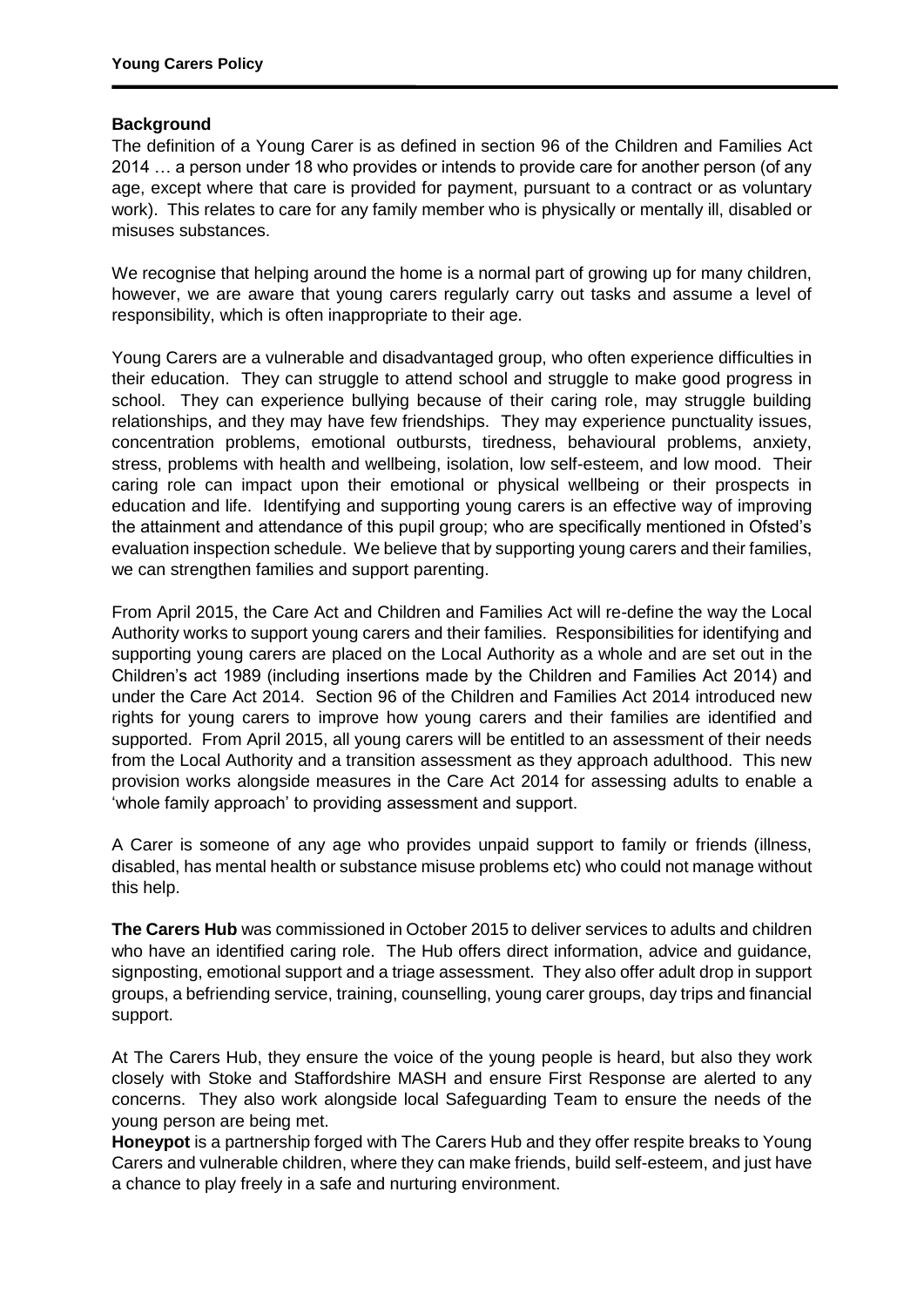## **Eligibility / Referral Criteria**

To meet eligibility for a service in Staffordshire from the Local Authority, children and young people must:-

Meet this definition of a young carer:

- Be undertaking age inappropriate care (in terms of what they do or the degree to which they do it)
- Be negatively impacted as a result of their role, i.e. their physical/mental health, education, employment, training, emotional and behavioural development, identity, and family and social/peer relationships

A young carer may do some of the following:

- Practical tasks; such as preparing meals and drinks
- Physical care; such as lifting, helping a parent/carer on stairs and with physiotherapy
- Personal care; such as washing, dressing, administering medication, changing dressings, and/or helping with toileting needs
- Domestic tasks; such as cleaning, managing the family budget, paying bills, collecting benefits and prescriptions
- Looking after or 'parenting' younger siblings
- Emotional support; such as staying at home to keep someone or the person they care for company
- Interpreting, due to a hearing or speech impairment, or because English is not the family's first language.

#### **Statement:**

Mercia Primary Academy Trust are aware that pupils in our schools may have caring roles at home. We believe that children and young people should have equal access to education, regardless of what is happening at home, and that **no** child should have to take on inappropriate or excessive caring responsibilities. We recognise that a young carer may need a little extra support, to help them get the most out of school.

We aim to understand the issues faced by young carers and to have a separate policy for young carers, stating how much we will support them. We aim to support young carers through a whole school approach, and by working with other agencies and professionals, with the understanding that support for the whole family is in the best interests of the young carer. We will continue to keep up to date with both local and national developments, legislation and guidance effecting young carers and their families.

#### **What we will do as a school:**

1) We will have a named staff member with lead responsibility for young carers (Young Carers Champion). This staff member is Angela Doxford, who is the school's Senior Family Support Worker, Designated Early Help Assessment Lead, and Designated Deputy Safeguarding Officer. We recognise this role within continuing professional development. The Young Carers Champion will be the main point of contact for all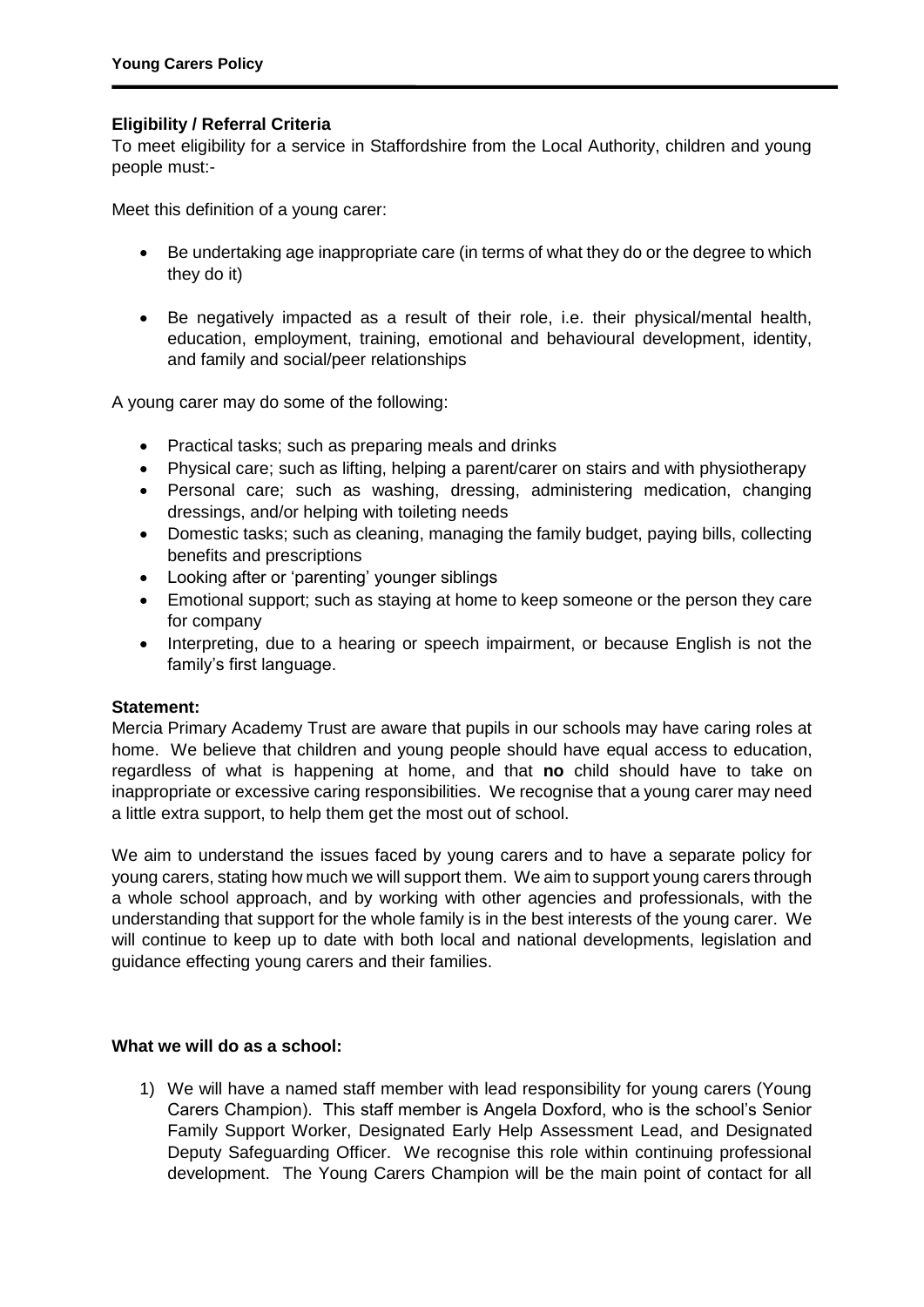issues pertaining to young carers and will support colleagues to understand the challenges that young carers face.

They will have their contact details included on a database of centrally held information, containing details of other Young Carer Champions in schools throughout the country.

They will ensure that young carers will have access to staff they can talk to, who they feel will understand their circumstances, and will **not** discuss their situation in front of their peers.

They will be committed to raising awareness of young carers, ensuring that the whole school is committed to meet their needs.

- 2) We will endeavour to identify young carers and to ensure that they have the same access to a full education and career opportunities as their peers. We will make a bespoke offer of support including an action plan with a whole family approach. This support may also include:
	- A referral to First Response if we are concern that the young carer may be a victim of neglect, abuse, cruelty, or at risk of immediate or significant harm, or to request an assessment.
	- A referral to the Local Authority's commissioned support service to request that a detailed assessment is.
- 3) We have in place a policy to encourage practice that identifies and supports young carers such as adapting school arrangements if needs, provision for personal tutors and private discussions and access to local young carers' support. We will monitor and evaluate data on the young carers that we have identified, to examine the progress that they have made and to review and amend the offer of support as appropriate. We will maintain a database of young carers that we have identified and the support that we have offered them, and we may share this data with the Local Authority.
- 4) We promote open communication with families that supports parenting capacity and encourages the sharing of information. We will endeavour to engage the parents of young carers. It is known that they may be difficult to engage and that this may be for a variety of reasons (fear of statutory agency involvement, fears that their parenting may be called into question, fears of losing control of a situation).
- 5) We ensure school policies such as those for enrolment, attendance, bullying, behaviour and keeping safe, afford recognition to young carers. We will communicate messages relating to young carers, effectively, for both staff and pupils.
- 6) We will advertise local young carers services. We will ensure that our staff/Young Carers Champion are trained to recognise the warning signs of a young carer and for staff to inform the Young Carers Champion if they see them.
- 7) We incorporate into individual pupil plans recognition and support the positive aspects of the young carers' role, as well as providing the personalised support necessary to enable young carers to attend and enjoy school.